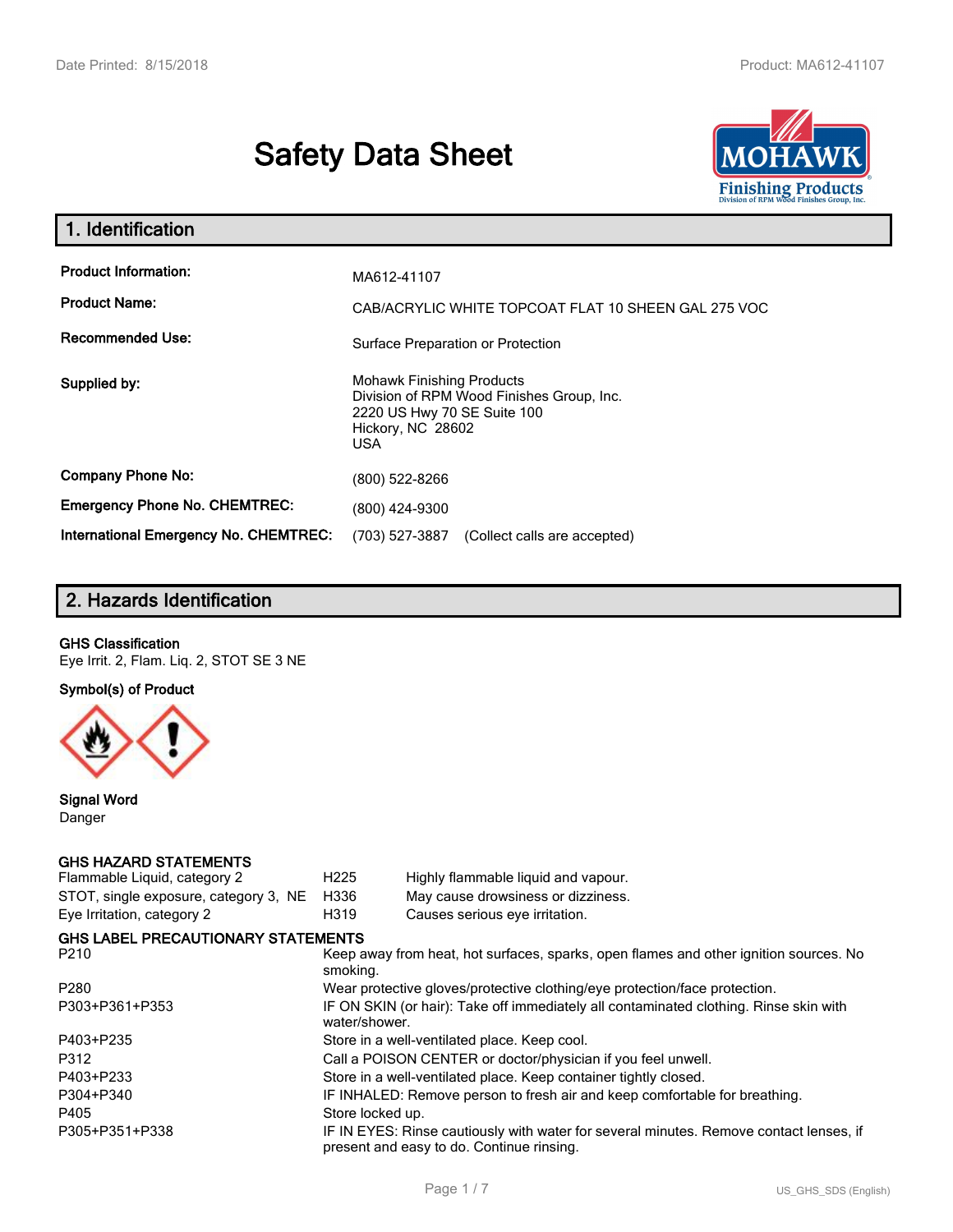| If eye irritation persists: Get medical advice/attention.      |
|----------------------------------------------------------------|
| Wash hands thoroughly after handling.                          |
| <b>GHS SDS PRECAUTIONARY STATEMENTS</b>                        |
| Ground/bond container and receiving equipment.                 |
| Use explosion-proof electrical/ventilating/lighting/equipment. |
| Use only non-sparking tools.                                   |
| Take precautionary measures against static discharge.          |
|                                                                |

## **3. Composition/Information on ingredients**

| <b>Chemical Name</b><br>acetone<br>p-chlorobenzotrifluoride<br>titanium dioxide<br>mak<br>eep<br>butanol | CAS-No.<br>$67 - 64 - 1$<br>$98 - 56 - 6$<br>13463-67-7<br>110-43-0<br>763-69-9<br>71-36-3 | <u>Wt. %</u><br>40-55<br>$10 - 25$<br>$10 - 25$<br>$1.0 - 2.5$<br>$1.0 - 2.5$<br>$1.0 - 2.5$ | <b>GHS Symbols</b><br>GHS02-GHS07<br>No Information<br>No Information<br>GHS02-GHS06<br>GHS06<br>GHS02-GHS05-<br>GHS07 | <b>GHS Statements</b><br>H225-302-319-336<br>No Information<br>No Information<br>H226-302-331<br>H <sub>331</sub><br>H <sub>226</sub> -302-315-318-332-335-336 |
|----------------------------------------------------------------------------------------------------------|--------------------------------------------------------------------------------------------|----------------------------------------------------------------------------------------------|------------------------------------------------------------------------------------------------------------------------|----------------------------------------------------------------------------------------------------------------------------------------------------------------|
| dipropyl ketone                                                                                          | 123-19-3                                                                                   | $1.0 - 2.5$                                                                                  | GHS02-GHS07                                                                                                            | H226-332                                                                                                                                                       |
| n-butyl acetate                                                                                          | 123-86-4                                                                                   | $0.1 - 1.0$                                                                                  | GHS02-GHS07                                                                                                            | H <sub>226</sub> -336                                                                                                                                          |
| 2,6-dimethyl-4-heptanone                                                                                 | 108-83-8                                                                                   | $0.1 - 1.0$                                                                                  | GHS02-GHS06                                                                                                            | H226-302-312-331-335                                                                                                                                           |
| silica                                                                                                   | 7631-86-9                                                                                  | $0.1 - 1.0$                                                                                  | GHS06                                                                                                                  | H <sub>331</sub>                                                                                                                                               |

The exact percentage (concentration) of ingredients is being withheld as a trade secret.

The text for GHS Hazard Statements shown above (if any) is given in the "Other information" Section.

## **4. First-aid Measures**



FIRST AID - EYE CONTACT: IF IN EYES: Rinse cautiously with water for several minutes. Remove contact lenses, if present and easy to do. Continue rinsing. If eye irritation persists: Get medical advice/attention.

FIRST AID - SKIN CONTACT: IF ON SKIN (or hair): Take off immediately all contaminated clothing. Rinse skin with water/shower.

FIRST AID - INGESTION: IF SWALLOWED: rinse mouth. Do NOT induce vomiting. IF exposed or if you feel unwell: Call a POISON CENTER or doctor/physician.

FIRST AID - INHALATION: IF INHALED: Remove person to fresh air and keep comfortable for breathing.

## **5. Fire-fighting Measures**

**SPECIAL FIREFIGHTING PROCEDURES:** Evacuate all persons from the fire area to a safe location. Move non-burning material, as feasible, to a safe location as soon as possible. Fire fighters should be protected from potential explosion hazards while extinguishing the fire. Wear self-contained breathing apparatus (SCBA) and full fire-fighting protective clothing. Thoroughly decontaminate all protective equipment after use. Containers of this material may build up pressure if exposed to heat (fire). Use water spray to cool fire-exposed containers. Use water spray to disperse vapors if a spill or leak has not ignited. DO NOT extinguish a fire resulting from the flow of flammable liquid until the flow of the liquid is effectively shut off. This precaution will help prevent the accumulation of an explosive vapor-air mixture after the initial fire is extinguished.

**FIREFIGHTING EQUIPMENT:** This is a NFPA/OSHA Class 1B or less flammable liquid. Follow NFPA30, Chapter 16 for fire protection and fire suppression. Use a dry chemical, carbon dioxide, or similar ABC fire extinguisher for incipeint fires. Water may be used to cool and prevent rupture of containers that are exposed to heat from fire.

#### **6. Accidental Release Measures**

#### **ENVIRONMENTAL MEASURES:** No Information

**STEPS TO BE TAKEN IN CASE MATERIAL IS RELEASED OR SPILLED:** Follow personal protective equipment recommendations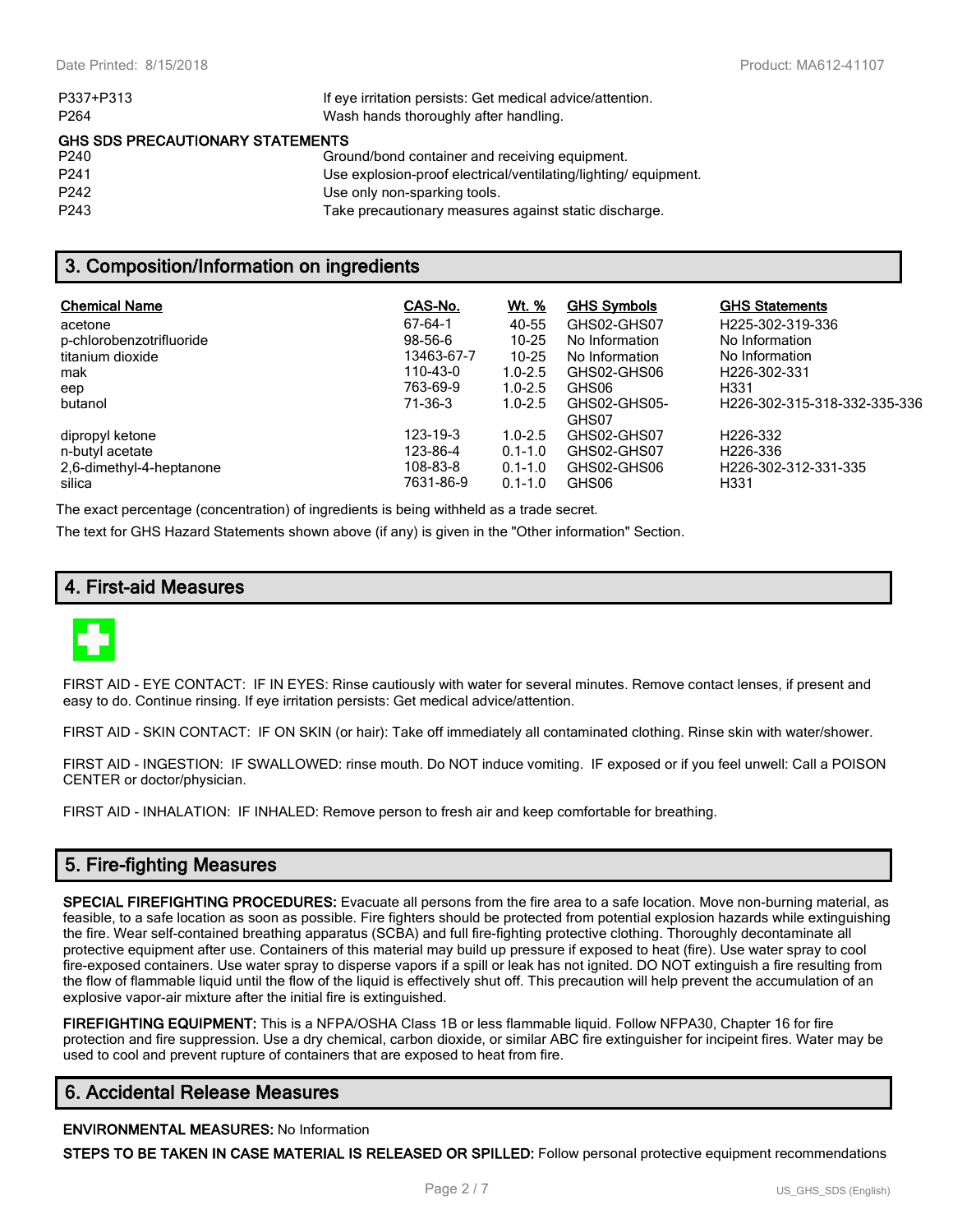found in Section VIII. Personal protective equipment needs must be evaluated based on information provided on this sheet and the special circumstances created by the spill including; the material spilled, the quantity of the spill, the area in which the spill occurred, and the training and the expertise of employees in the area responding to the spill. Never exceed any occupational exposure limits. Shut off ignition sources; including electrical equipment and flames. Do not allow smoking in the area. Do not allow the spilled product to enter public drainage system or open waterways.

## **7. Handling and Storage**



**HANDLING:** Avoid inhalation and contact with eyes, skin, and clothing. Wash hands thoroughly after handling and before eating or drinking. In keeping with safe handling practices, avoid ignition sources (smoking, flames, pilot lights, electrical sparks); ground and bond containers when transferring the material to prevent static electricity sparks that could ignite vapor and use spark proof tools and explosion proof equipment. Empty containers may retain product residue or vapor. Do not pressurize, cut, weld, braze, solder, drill, grind, or expose container to heat, flame, sparks, static electricity, or other sources of ignition. Any of these actions can potentially cause an explosion that may lead to injury.

**STORAGE:** Keep containers closed when not in use. Store in cool well ventilated space away from incompatible materials.

## **8. Exposure Controls/Personal Protection**

| Ingredients with Occupational Exposure Limits |                      |                       |                     |                         |  |
|-----------------------------------------------|----------------------|-----------------------|---------------------|-------------------------|--|
| <b>Chemical Name</b>                          | <b>ACGIH TLV-TWA</b> | <b>ACGIH-TLV STEL</b> | <b>OSHA PEL-TWA</b> | <b>OSHA PEL-CEILING</b> |  |
| acetone                                       | $250$ ppm            | 500 ppm               | $1000$ ppm          | N.D.                    |  |
| p-chlorobenzotrifluoride                      | N.D.                 | N.D.                  | N.D.                | N.D.                    |  |
| titanium dioxide                              | $10 \text{ mg/m}$    | N.D.                  | $15 \text{ mg/m}$   | N.D.                    |  |
| mak                                           | 50 ppm               | N.D.                  | $100$ ppm           | N.D.                    |  |
| eep                                           | N.D.                 | N.D.                  | N.D.                | N.D.                    |  |
| butanol                                       | 20 ppm               | N.D.                  | $100$ ppm           | N.D.                    |  |
| dipropyl ketone                               | 50 ppm               | N.D.                  | N.D.                | N.D.                    |  |
| n-butyl acetate                               | 50 ppm               | $150$ ppm             | $150$ ppm           | N.D.                    |  |
| 2,6-dimethyl-4-heptanone                      | 25 ppm               | N.D.                  | 50 ppm              | N.D.                    |  |
| silica                                        | N.D.                 | N.D.                  | N.D.                | N.D.                    |  |

**Further Advice: MEL = Maximum Exposure Limit OES = Occupational Exposure Standard SUP = Supplier's Recommendation Sk = Skin Sensitizer N.E. = Not Established N.D. = Not Determined**

#### **Personal Protection**

**RESPIRATORY PROTECTION:** Use adequate engineering controls and ventilation to keep levels below recommended or statutory exposure limits. If exposure levels exceed limits use appropriate approved respiratory protection equipment.

**SKIN PROTECTION:** Wear chemical resistant footwear and clothing such as gloves, an apron or a whole body suit as appropriate.



**EYE PROTECTION:** Wear chemical-resistant glasses and/or goggles and a face shield when eye and face contact is possible due to splashing or spraying of material.



**OTHER PROTECTIVE EQUIPMENT:** No Information



**HYGIENIC PRACTICES:** It is good practice to avoid contact with the product and/or its vapors, mists or dust by using appropriate protective measures. Wash thoroughly after handling and before eating or drinking.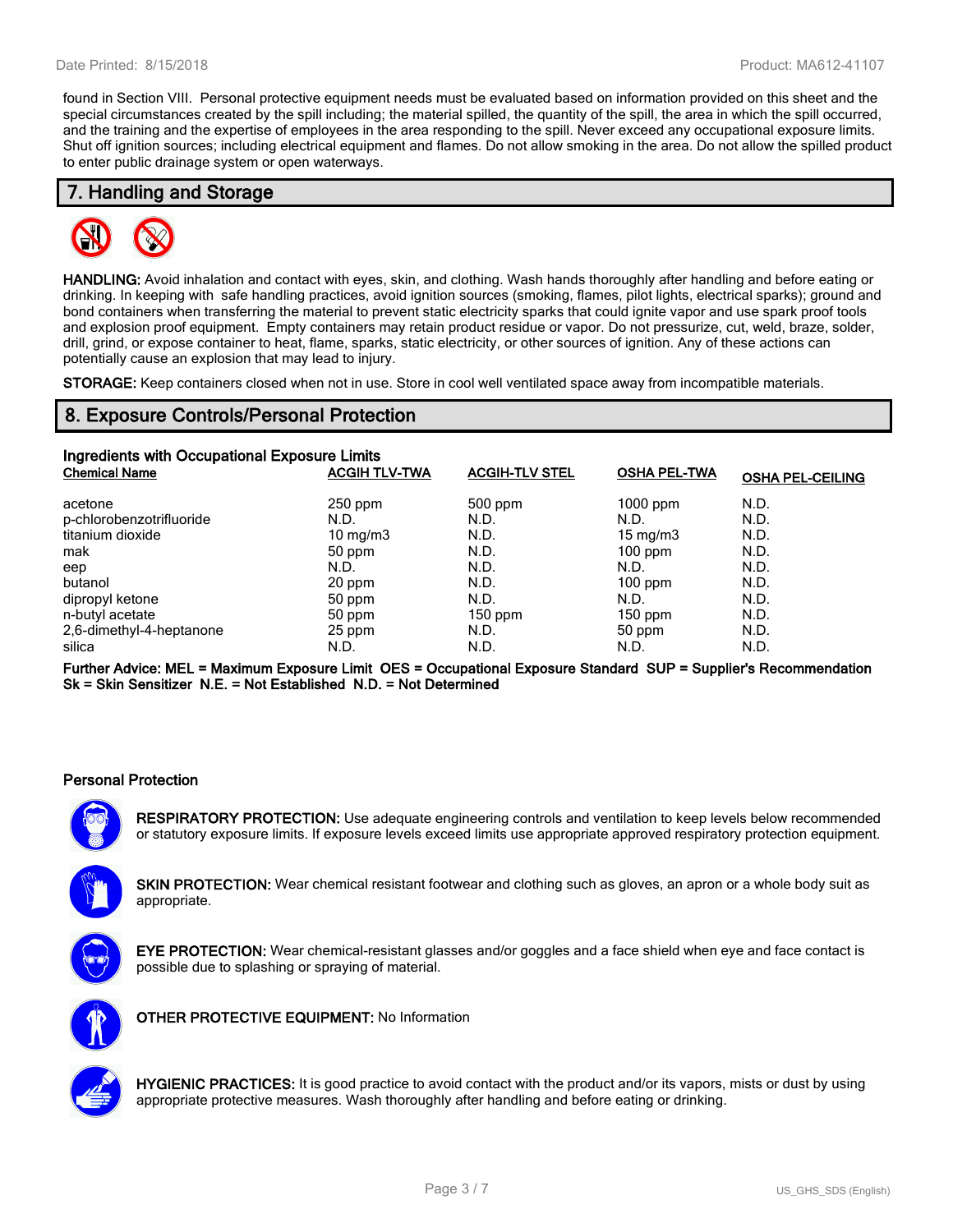**N.I. = No Information**

## **9. Physical and Chemical Properties**

| Appearance:                    | <b>Colored Liquid</b>      | <b>Physical State:</b>                      | <b>LIQUID</b>  |
|--------------------------------|----------------------------|---------------------------------------------|----------------|
| Odor:                          | <b>Strong Solvent</b>      | <b>Odor Threshold:</b>                      | Not determined |
| Density, g/cm3:                | 1.017                      | pH:                                         | Not determined |
| Freeze Point, °F:              | Not determined             | Viscosity:                                  | Not determined |
| <b>Solubility in Water:</b>    | Not determined             | Partition Coefficient, n-octanol/<br>water: | Not determined |
| Decomposition temperature, °F: | Not determined             | <b>Explosive Limits, %:</b>                 | Not determined |
| Boiling Range, °F:             | $>100$ °F                  | Flash Point, °F:                            | $-4 ° F$       |
| Combustibility:                | <b>Supports Combustion</b> | Auto-Ignition Temperature, °F:              | Not determined |
| <b>Evaporation Rate:</b>       | Faster than Diethyl Ether  | Vapor Pressure, mmHq:                       | Not determined |
| <b>Vapor Density:</b>          | Not determined             |                                             |                |

## **10. Stability and reactivity**

**STABILITY:** Stable under normal conditions.

**CONDITIONS TO AVOID:** Heat, flames and sparks.

**INCOMPATIBILITY:** Acids, Bases, Oxidizing agents

**HAZARDOUS DECOMPOSITION PRODUCTS:** Not determined.

#### **11. Toxicological information**



**Practical Experiences**

**EMERGENCY OVERVIEW:** No Information

**EFFECT OF OVEREXPOSURE - EYE CONTACT:** No Information

**EFFECT OF OVEREXPOSURE - INGESTION:** No Information

**EFFECT OF OVEREXPOSURE - INHALATION:** No Information

**EFFECT OF OVEREXPOSURE - SKIN CONTACT:** No Information

**CARCINOGENICITY:** This product contains Titanium Dioxide, which is listed by IARC as possibly carcinogenic to humans (Group 2B). This listing is based on inadequate evidence of carcinogenicity in humans and sufficient evidence in experimental animals. This classification is relevant when exposed to titanium dioxide in dust or powder form only, including cured product that is subject to sanding, grinding, cutting, or other surface preparation activities.

#### **PRIMARY ROUTE(S) OF ENTRY:**

**Eye Contact, Skin Contact, Inhalation**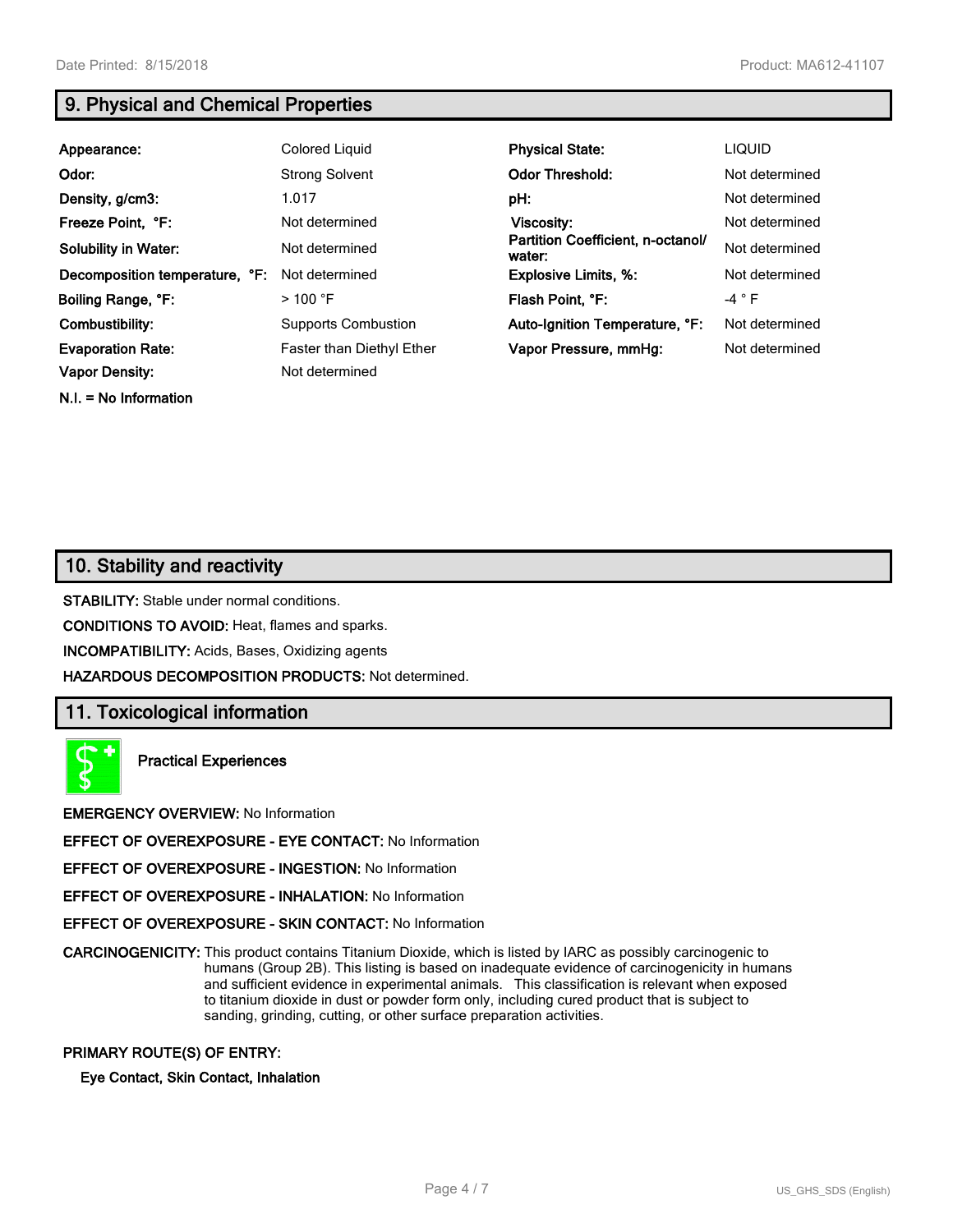#### **Acute Toxicity Values The acute effects of this product have not been tested. Data on individual components are tabulated below**

| CAS-No.<br>67-64-1<br>$98-56-6$<br>13463-67-7<br>110-43-0<br>763-69-9<br>71-36-3<br>$123 - 19 - 3$<br>123-86-4<br>108-83-8 | <b>Chemical Name</b><br>acetone<br>p-chlorobenzotrifluoride<br>titanium dioxide<br>mak<br>eep<br>butanol<br>dipropyl ketone<br>n-butyl acetate<br>2,6-dimethyl-4-heptanone | Oral LD50<br>1800 mg/kg Rat<br>13000 mg/kg Rat<br>>10000 mg/kg Rat<br>1600 mg/kg Rat<br>3200 mg/kg Rat<br>700 mg/kg Rat<br>3280 mg/kg Rat<br>14130 mg/kg Rat | Dermal LD50<br>20000 mg/kg Rabbit<br>>2683 mg/kg Rabbit<br>>10000 mg/kg Rabbit >20 mg/l<br>10282 mg/kg Rabbit<br>4080 mg/kg Rabbit<br>3402 mg/kg Rabbit<br>4641 mg/kg Rabbit<br>>17600 mg/kg Rabbit 23.4 mg/l Rat | Vapor LC50<br>50.1 mg/L Rat<br>33 mg/L Rat<br>$>16.7$ mg/l<br>$>20$ mg/l<br>8000 mg/l Rat<br>$>20$ mg/l<br>N.I. |
|----------------------------------------------------------------------------------------------------------------------------|----------------------------------------------------------------------------------------------------------------------------------------------------------------------------|--------------------------------------------------------------------------------------------------------------------------------------------------------------|-------------------------------------------------------------------------------------------------------------------------------------------------------------------------------------------------------------------|-----------------------------------------------------------------------------------------------------------------|
| 7631-86-9                                                                                                                  | silica                                                                                                                                                                     | 2000 mg/kg Rat<br>7900 mg/kg Rat                                                                                                                             | 2000 mg/kg Rat<br>>2000 mg/kg Rabbit                                                                                                                                                                              | $>2.2$ mg/L Rat                                                                                                 |

#### **N.I. = No Information**

## **12. Ecological information**

**ECOLOGICAL INFORMATION:** Ecological evaluation of this material has not been performed; however, do not allow the product to be released to the environment without governmental approval/permits.

## **13. Disposal Information**



**Product**

**DISPOSAL METHOD:** Waste from this material may be a listed and/or characteristic hazardous waste. Dispose of material, contaminated absorbent, container and unused contents in accordance with local, state, and federal regulations.

**STEPS TO BE TAKEN IN CASE MATERIAL IS RELEASED OR SPILLED:** Follow personal protective equipment recommendations found in Section VIII. Personal protective equipment needs must be evaluated based on information provided on this sheet and the special circumstances created by the spill including; the material spilled, the quantity of the spill, the area in which the spill occurred, and the training and the expertise of employees in the area responding to the spill. Never exceed any occupational exposure limits. Shut off ignition sources; including electrical equipment and flames. Do not allow smoking in the area. Do not allow the spilled product to enter public drainage system or open waterways.

## **14. Transport Information**

#### **SPECIAL TRANSPORT PRECAUTIONS:** No Information

**DOT:** CONSUMER COMMODITY

**IATA:** UN1263, PAINT, 3, II

**IMDG:** UN1263, PAINT, 3, II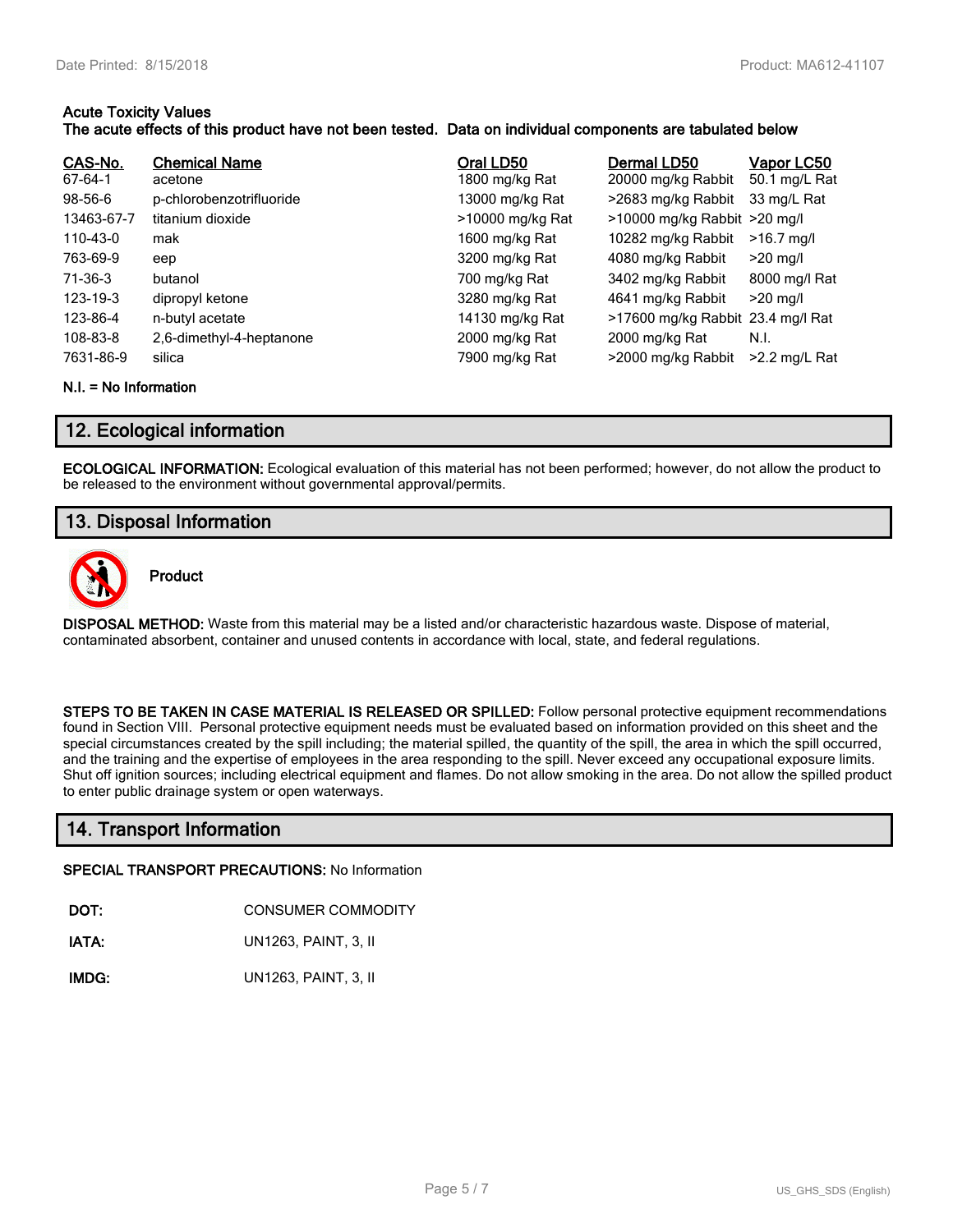## **15. Regulatory Information**

## **U.S. Federal Regulations:**

#### **CERCLA - SARA Hazard Category**

This product has been reviewed according to the EPA 'Hazard Categories' promulgated under Sections 311 and 312 of the Superfund Amendment and Reauthorization Act of 1986 (SARA Title III) and is considered, under applicable definitions, to meet the following categories:

Fire Hazard, Acute Health Hazard

#### **SARA SECTION 313**

This product contains the following substances subject to the reporting requirements of Section 313 of Title III of the Superfund Amendment and Reauthorization Act of 1986 and 40 CFR part 372:

| <b>Chemical Name</b> | <b>CAS-No.</b> |
|----------------------|----------------|
| butanol              | 71-36-3        |

#### **TOXIC SUBSTANCES CONTROL ACT**

This product contains the following chemical substances subject to the reporting requirements of TSCA 12(B) if exported from the United States:

#### **Chemical Name CAS-No.**

p-chlorobenzotrifluoride 98-56-6 octamethylcyclotetrasiloxane

# **U.S. State Regulations:**

#### **CALIFORNIA PROPOSITION 65**

WARNING: Cancer and Reproductive Harm - www.P65Warnings.ca.gov.

Titanium Dioxide, Cancer, 11.7397% M I B K, Reproductive Harm, 0.0681%

## **16. Other Information**

| <b>Revision Date:</b><br>Reason for revision:          |  | 8/14/2018<br>No Information |  |                    | <b>Supersedes Date:</b> |                             | 8/10/2018 |
|--------------------------------------------------------|--|-----------------------------|--|--------------------|-------------------------|-----------------------------|-----------|
| Datasheet produced by:<br><b>Regulatory Department</b> |  |                             |  |                    |                         |                             |           |
| <b>HMIS Ratings:</b>                                   |  |                             |  |                    |                         |                             |           |
| Health:                                                |  | Flammability:               |  | <b>Reactivity:</b> |                         | <b>Personal Protection:</b> | х         |

**Volatile Organic Compounds, gr/ltr:** 266

#### **Text for GHS Hazard Statements shown in Section 3 describing each ingredient:**

| H <sub>225</sub> | Highly flammable liquid and vapour. |
|------------------|-------------------------------------|
| H <sub>226</sub> | Flammable liquid and vapour.        |
| H302             | Harmful if swallowed.               |
| H312             | Harmful in contact with skin.       |
| H315             | Causes skin irritation.             |
| H318             | Causes serious eye damage.          |
| H319             | Causes serious eye irritation.      |
| H331             | Toxic if inhaled.                   |
| H332             | Harmful if inhaled.                 |
| H335             | May cause respiratory irritation.   |